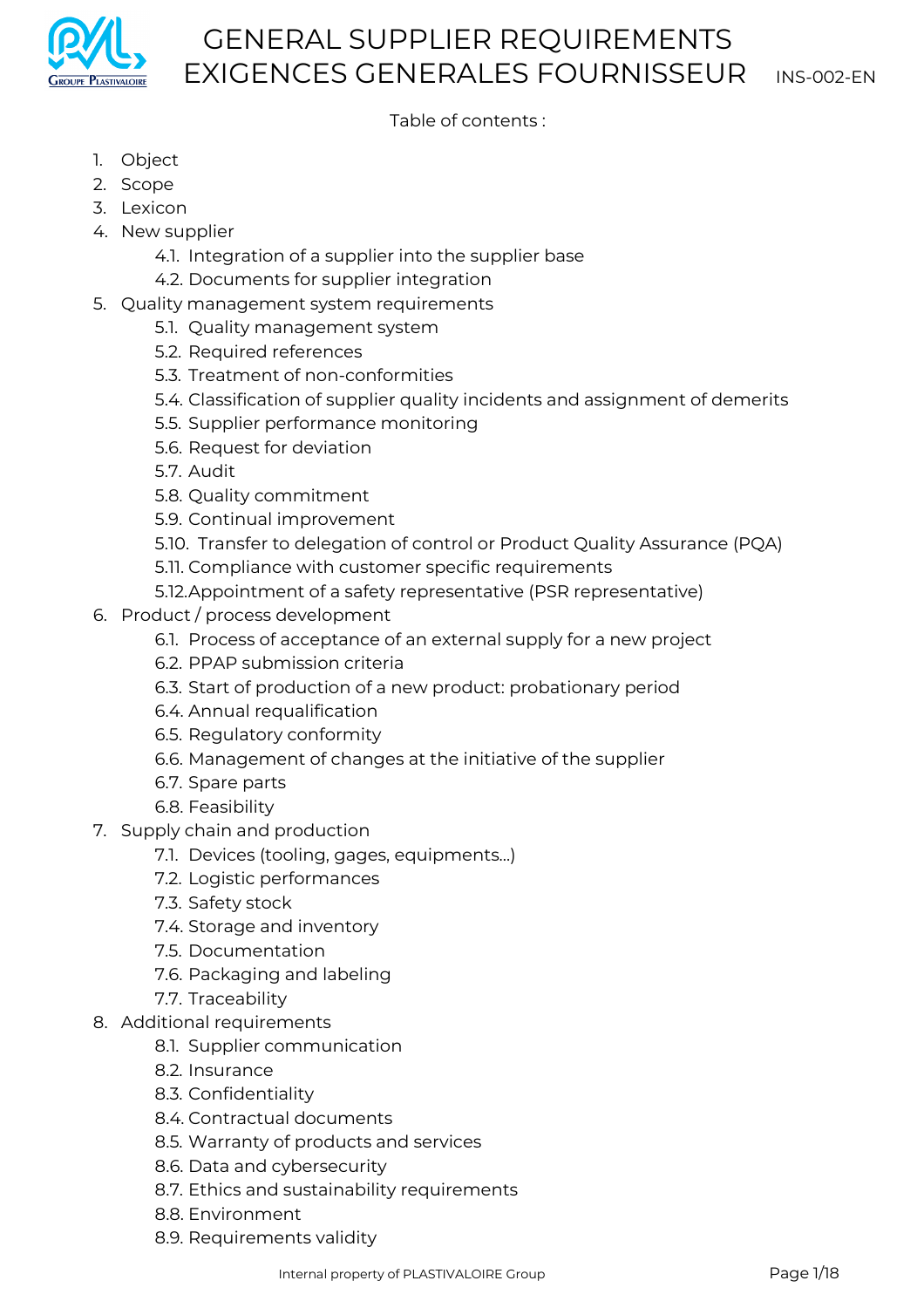

# GENERAL SUPPLIER REQUIREMENTS GROUPE PLASTIVALOIRE EXIGENCES GENERALES FOURNISSEUR INS-002-EN

| <i>Issue</i>        | Date       | Description of changes                                                     |
|---------------------|------------|----------------------------------------------------------------------------|
|                     | June 2021  | Creation                                                                   |
|                     | April 2022 | Supplier quality manual (G465-40) becomes General Supplier<br>Requirements |
|                     |            |                                                                            |
|                     |            |                                                                            |
| Ownership (process) |            | S. GALLAIS                                                                 |

| Ownership (process) | S. UALLAIS  |
|---------------------|-------------|
| Written by          | L. JAUSIONS |
| Verified by         | S. GALLAIS  |
| Approved by         | R. BONTEMPS |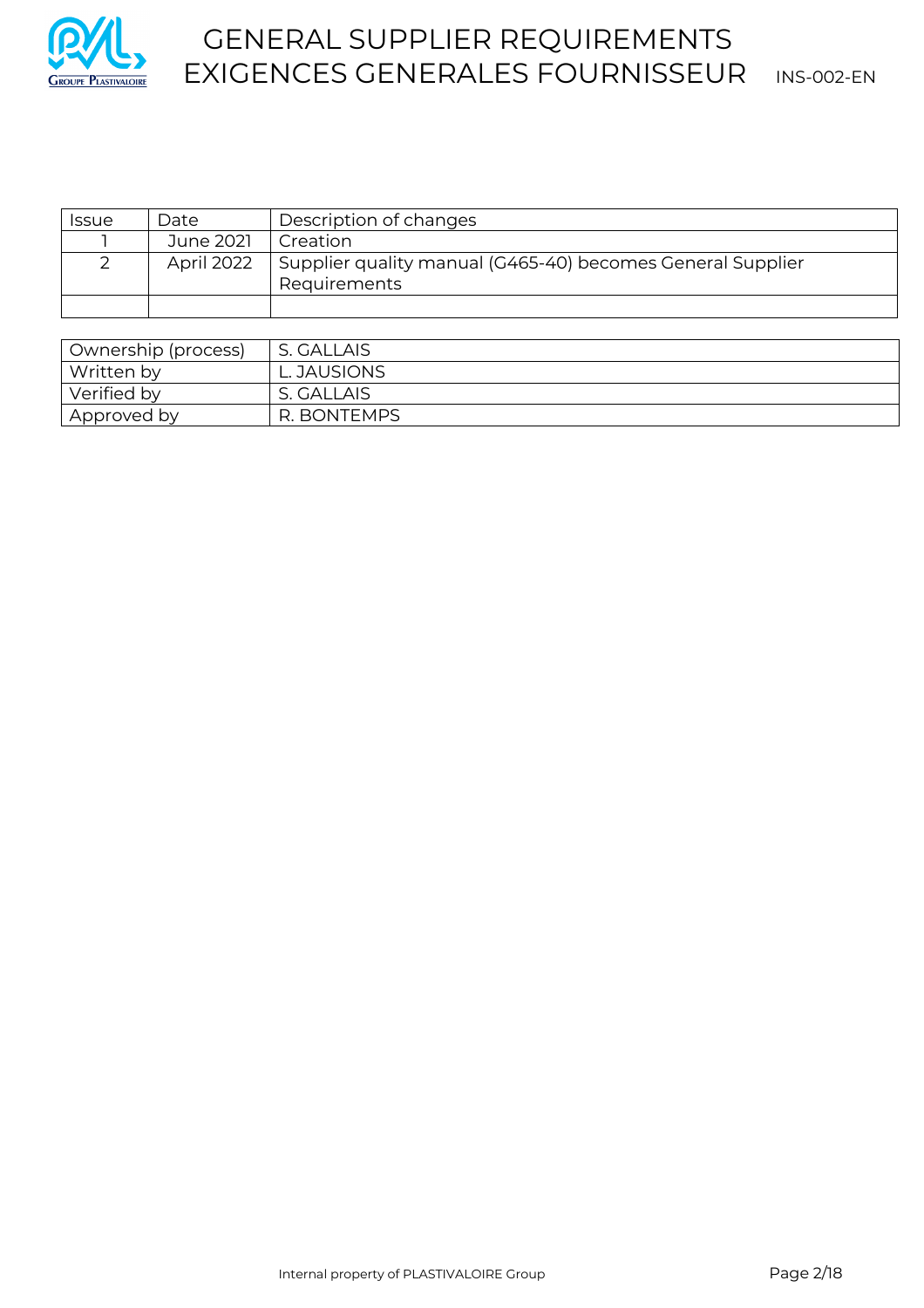

# **1. Object**

This document lists general suppliers' requirements which govern relations between PLASTIVALOIRE Group and its suppliers.

It describes the minimum requirements expected whether the products and/or services are provided directly or indirectly through sub-suppliers.

All requirements in this document are to be considered as Customer Specific Requirements.

Suppliers have to ensure they work with the most recent revision of this document. Verification can be obtained by visiting www.groupe-plastivaloire.com.

Acceptance of the purchase agreement (i.e. purchase order or contract) shall be considered as acceptance of the requirements of this document.

## **2. Scope**

This document concerns suppliers of BOM external supplies and chosen by the purchasing department.

It does not alter or reduce any other contractual requirements covered by purchasing documents or requirements of engineering drawings or specifications.

PLASTIVALOIRE Group reserves the right to revise downwards the requirements described in these General Suppliers Requirements depending on the purchase commodities.

Although PLASTIVALOIRE Group will make every attempt to notify suppliers, PLASTIVALOIRE Group also reserves the right to revise this document without prior notice.

### **3. Lexicon**

#### PSW (Part Submission Warrant):

Homologation certificate guaranteeing the conformity of supplier products and processes with all customer requirements in terms of quality, capability and capacity.

#### PPAP (Production Part Approval Process):

File that groups together the proof of approval of production parts.

#### Quality wall:

A measure of customer protection in relation to the manufactured and delivered product. This is not a final checkpoint but it is an additional inspection outside the usual production flow. The goal is to ensure that only conform parts are sent to the customer.

The quality wall can be set up for :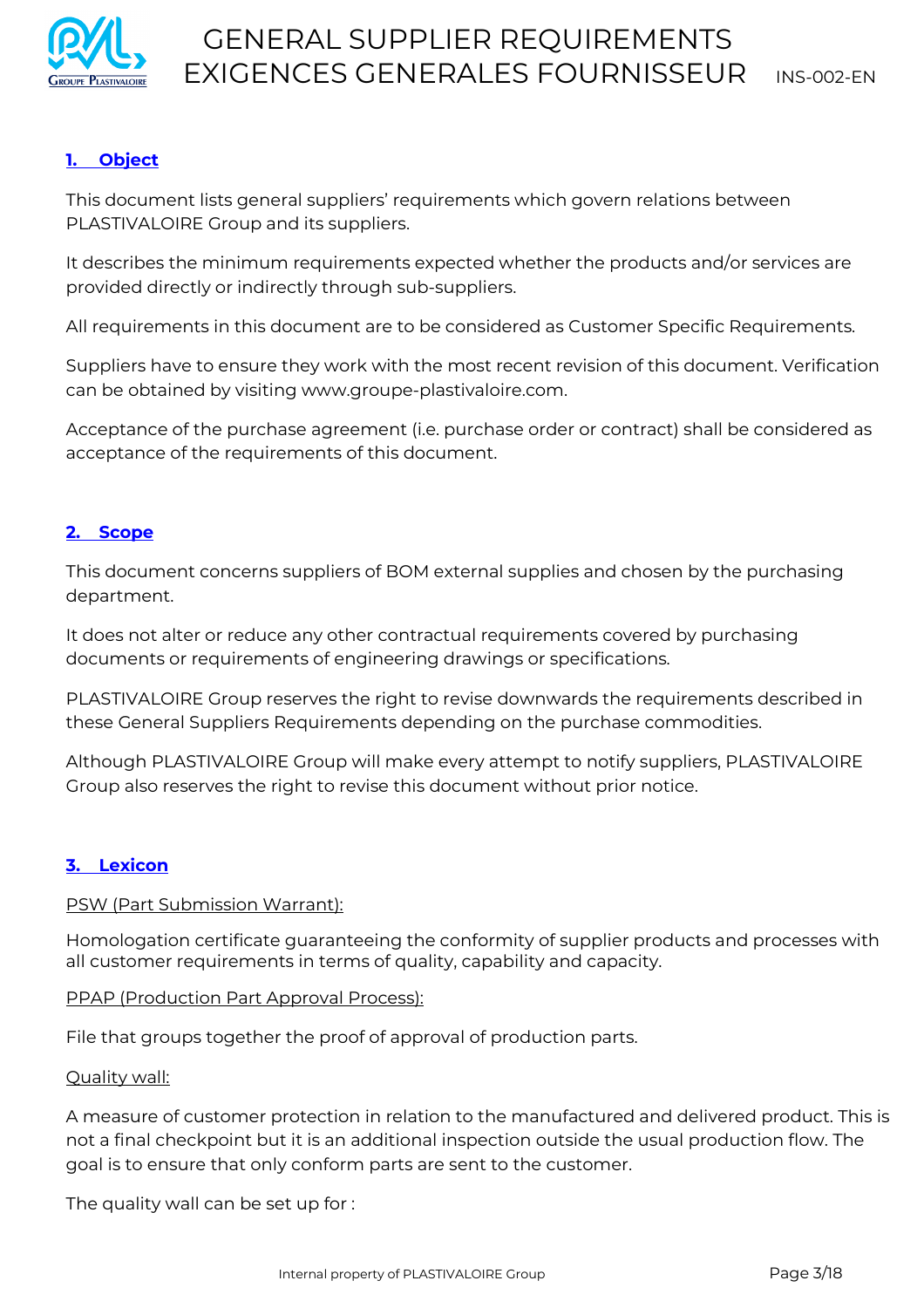

- Containment measures when supplier quality performance is unacceptable
- Prevention measures when quality is at risk: start on production or transfer, not validated product and/or process, lack of expertise, high staff turnover.

### Special characteristic :

A product characteristic or parameter production that may affect the safety or regulatory compliance, function, performance or further processing of the product. These are product and / or process characteristics subject to variation, requiring special attention during inspection activities. This type of characteristic cannot be derogated.

## OEM (Original Equipment Manufacturer):

Companies whose commercial purpose is to sell a manufacturer's products to end customers. Car manufacturers such as Stellantis, Renault, VW, Daimler are considered OEM.

## AAR (Appearance Approval Report) :

Report which can be part of PPAP to confirm compliance with appearance requirements.

EOL :

End Of Life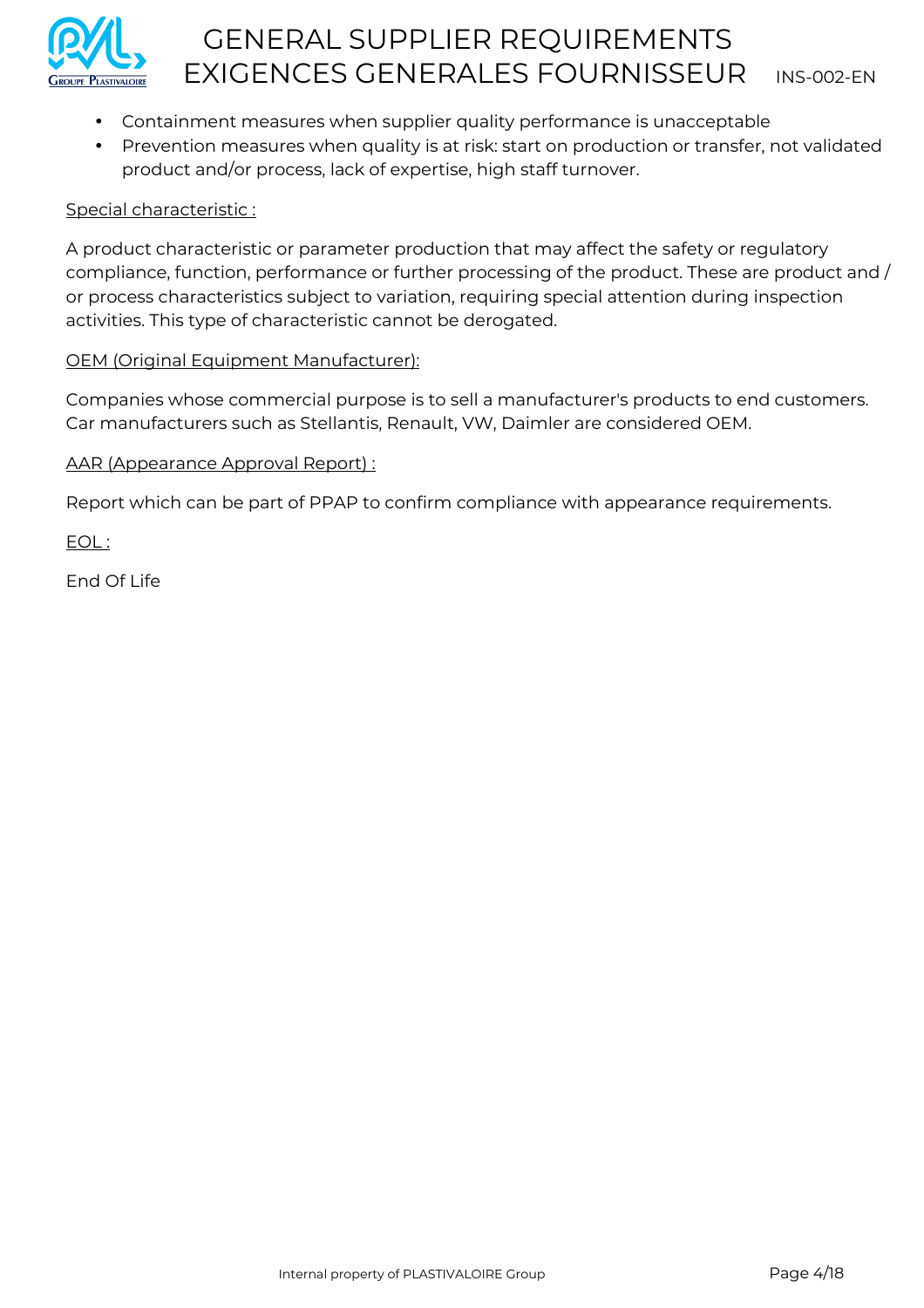

#### **4. New supplier**

#### **4.1. Integration of a supplier into the supplier base**



(1) : Only step done in case of supplier imposed by the Customer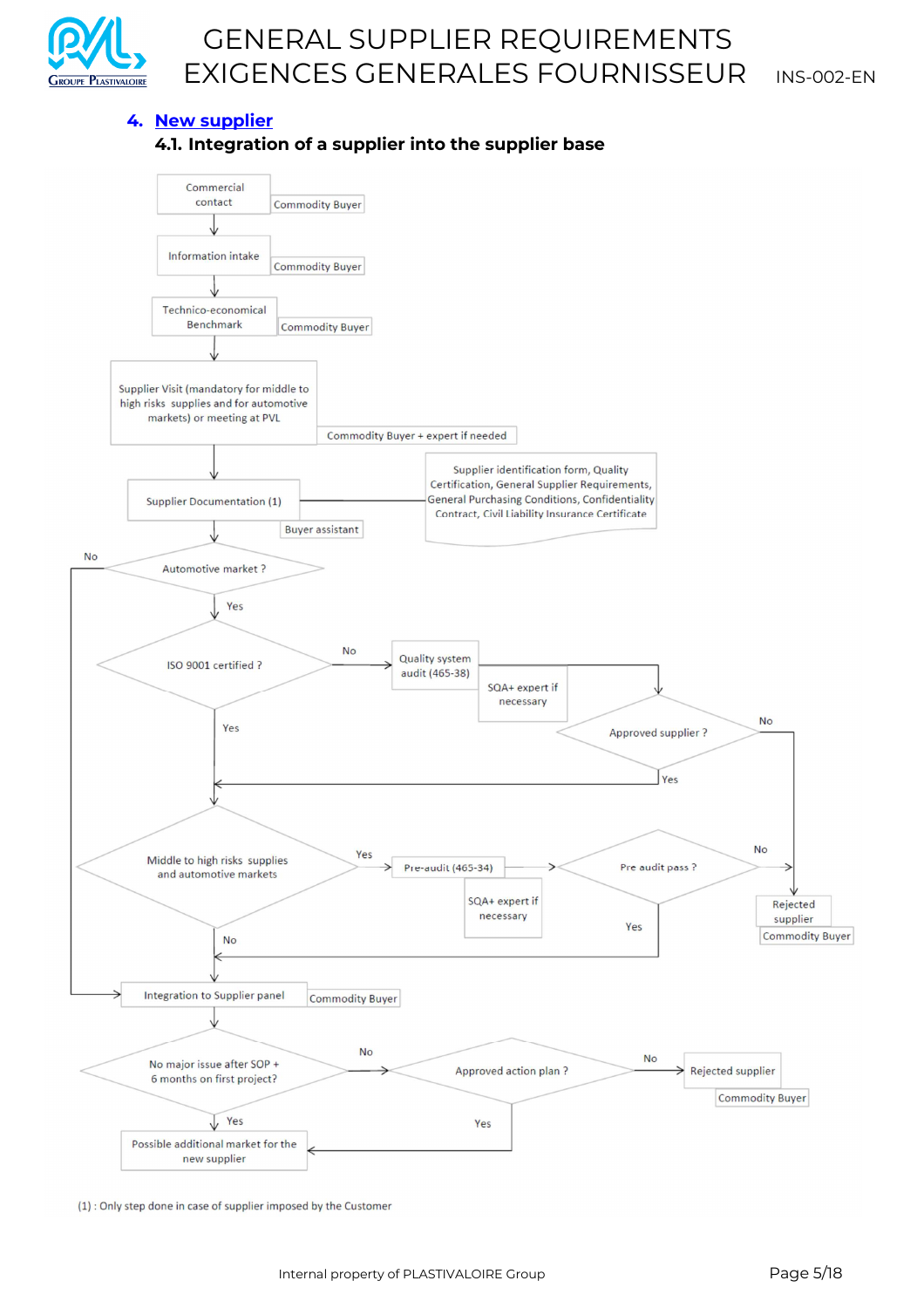

# **4.2. Documents for supplier integration**

The list of documents for any integration in PLASTIVALOIRE Group suppliers panel are :

supplier identification form, Quality certificates (ISO9001, IATF 16949), liability insurance certificate, general conditions of purchase duly signed.

## **5. Quality management system requirements**

### **5.1. Quality management system**

Suppliers delivering goods for the automotive market must have a quality management system certified at least according to ISO 9001 and attempting to be certified according to IATF 16949.

### **5.2. Required references**

Suppliers have to obtain and maintain copies of the latest revised/current versions of all received associated and referenced publications of the OEM. Copies of some applicable publications can be obtained from the Automotive Industry Action Group such as APQP, SPC, MSA, PPAP, CSR as well as VDA standards.

## **5.3. Treatment of non-conformities**

If a non-conformity is detected by any plant of PLASTIVALOIRE Group, a Non Conformity Report (NCR) will be sent to the Supplier by the concerned plant.

The Supplier can use PLASTIVALOIRE NCR Template. If not, the Supplier must use at least, 8D or PDCA problem solving tools and root cause analysis like Ishikawa and 5 WHY.

The Supplier must at least describe:

- Containment actions with closure date and a nominated Leader (answer required within 24h)
- The root cause analysis for occurrence AND non-detection
- Corrective actions with closure date and a nominated Leader (answer before 5 working days)
- The period of verification of the effectiveness of the implemented corrective actions
- Impacts on :
- FMEA
- $\checkmark$  Control plan
- $\checkmark$  Maintenance
- $\checkmark$  Technical documentation
- $\checkmark$  Control tools
- $\checkmark$  Drawings
- $\checkmark$  OA documentation
- $\checkmark$  Any other information, process, ...
- $\checkmark$  Potential standardization on other products/processes.

Additional inspection on new batches can be required by PLASTIVALOIRE Group to the Supplier to ensure secured deliveries until the non-conformity on process or product is solved.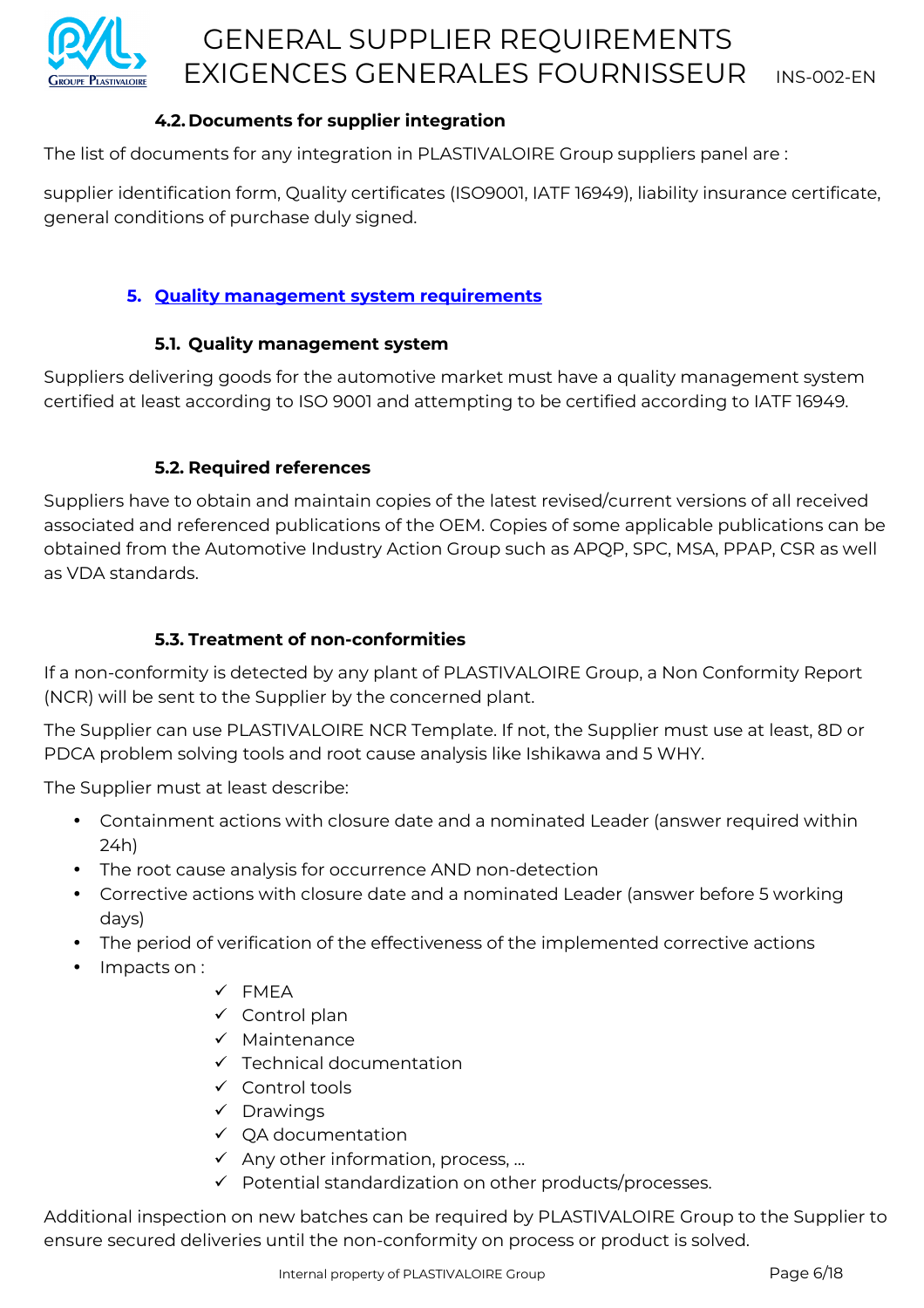

A Quality Wall can be required by PLASTIVALOIRE Group to the Supplier in addition of forecasted production controls in order to protect PLASTIVALOIRE Group and the Customer interests.

The additional Quality Wall must be out of manufacturing lines, in a dedicated area and with specific instructions validated by PLASTIVALOIRE Group. The Supplier must be able to show evidences that dedicated operators are trained to the specific Quality Wall instructions. The Quality Wall performances indicators must have a daily follow up and sent to PLASTIVALOIRE Group according to an agreed frequency. A specific identification must be agreed with PLASTIVALOIRE Group for parts coming from the Quality Wall. The Supplier must ensure the conformity of each delivery until the Quality Wall is active.

In case of high criticality and upon Customer's requirement, PLASTIVALOIRE Group can require an additional Quality Wall from an external sorting company. Such external sorting company has to be validated by PLASTIVALOIRE Group.

The costs of the quality wall carried out internally by the supplier or by an external sorting company is at the supplier's cost.

The quality wall can only be lifted after formal acceptance of PLASTIVALOIRE Group according to the exit criteria defined during its implementation.

In case of delays or no feedback from a NCR, all costs will be invoiced to the Supplier.

NCR is recorded by quality department of PLASTIVALOIRE plant and it is subject to a demerit points calculation. This ranking can have an impact on potential business opportunities.

PLASTIVALOIRE Group reserves the right, depending on the problem encountered, to charge its suppliers a debit note including:

- Costs of returned or rejected parts
- Final customer production lines stops
- Reworking/Sorting costs at local working hourly cost (PLASTIVALOIRE Group and its final customers)
- Machine stoppages costs (PLASTIVALOIRE Group and its final customers)
- Costs incurred for parc reworks, warranty returns, etc.
- Customer NCR administrative costs
- Any other additional costs following incident

All of these costs will be identified on the invoice.

Depending on the criticality, PLASTIVALOIRE Group can require to the Supplier to come at PLASTIVALOIRE plant within 24h to note dysfunctions and present action plans.

# **5.4. Classification of supplier quality incidents and assignment of demerits**

PLASTIVALOIRE Group has split Suppliers claims in 4 categories :

C3: Non conformity detected during internal incoming inspection at PLASTIVALOIRE plant

C2: Non conformity detected during internal production process at PLASTIVALOIRE plant

C1: Non conformity detected by PLASTIVALOIRE customer, and caused by PLASTIVALOIRE supplier.

A: quality Alert (quality issue with low impact on organization, process, …)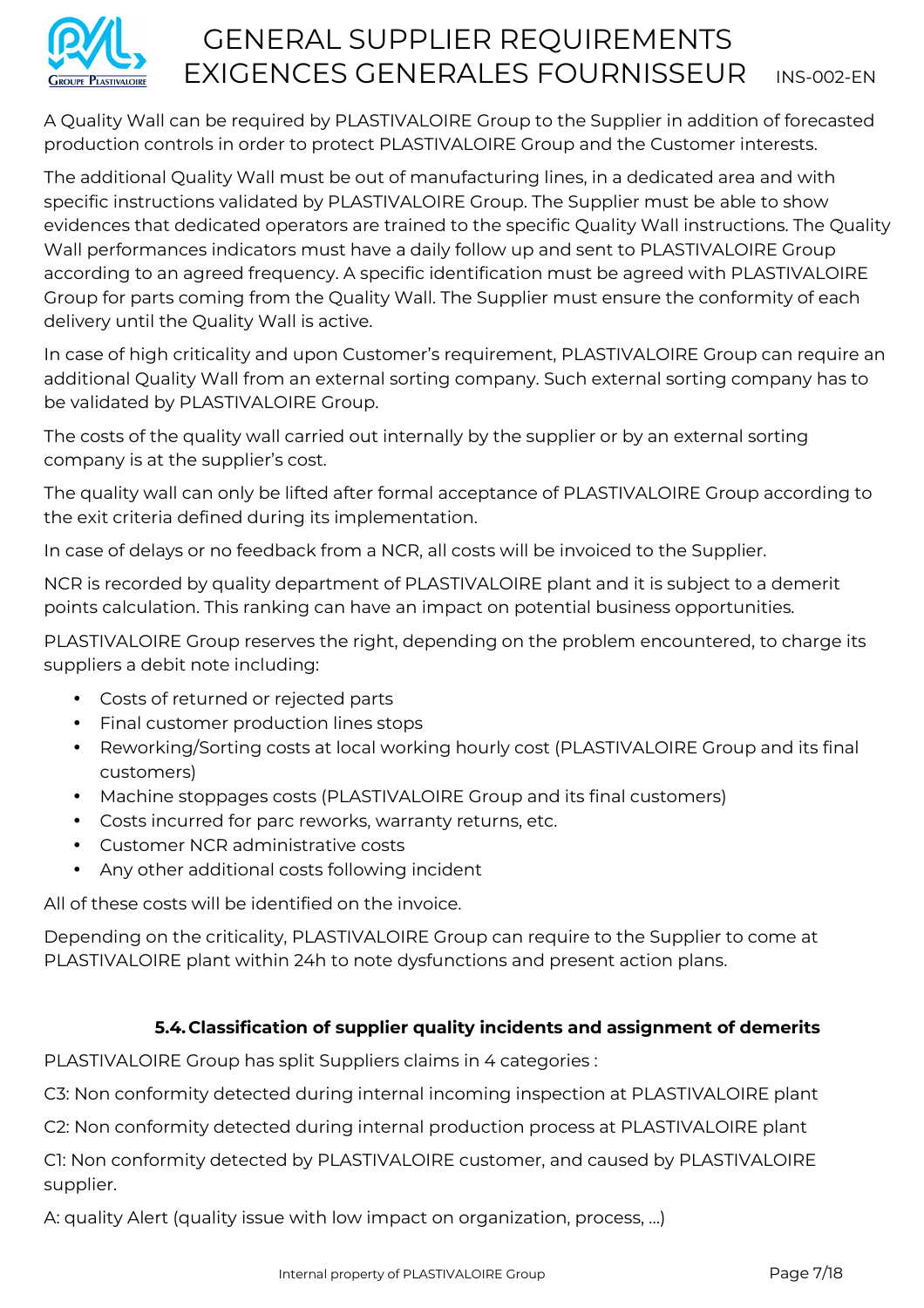



Demerit scoring is associated to each quality issue category and used for the Supplier Performances Assessment:

- A. Initial scoring
- 1 alert = 15 pts
- 1 claim C3 with deviation granted = 30 pts
- 1 claim C2 with deviation granted = 45 pts
- 1 claim C3 and batch refusal = 65 pts
- 1 claim C2 and batch refusal = 80 pts
- $\bullet$  1 claim C1 = 100 pts
- Recurrence  $= +50$  pts

Recurrent claim is a claim that presents the same defect in the same place on the same product over a period of less than 2 years

B. Additional scoring

Initial failure points (+ 15 pts x quantity of reminder to get answer)

Demerit points are also considered in the Quarterly Supplier Assessment.

# **5.5. Supplier performance monitoring**

PLASTIVALOIRE Group runs a quarterly supplier performance assessment, based on Quality and logistic performances.

This assessment is done according to several parameters (quality issues, Supplier risk assessment, On Time Deliveries, purchased turnover). The final ranking starts at 0 (bad) to 100 (good).

Suppliers with a ranking ≤ 80 have to improve their performances and might be contacted to implement an action plan in order to reach the required level.

Only Suppliers considered as having failed and having a poor performance, are contacted.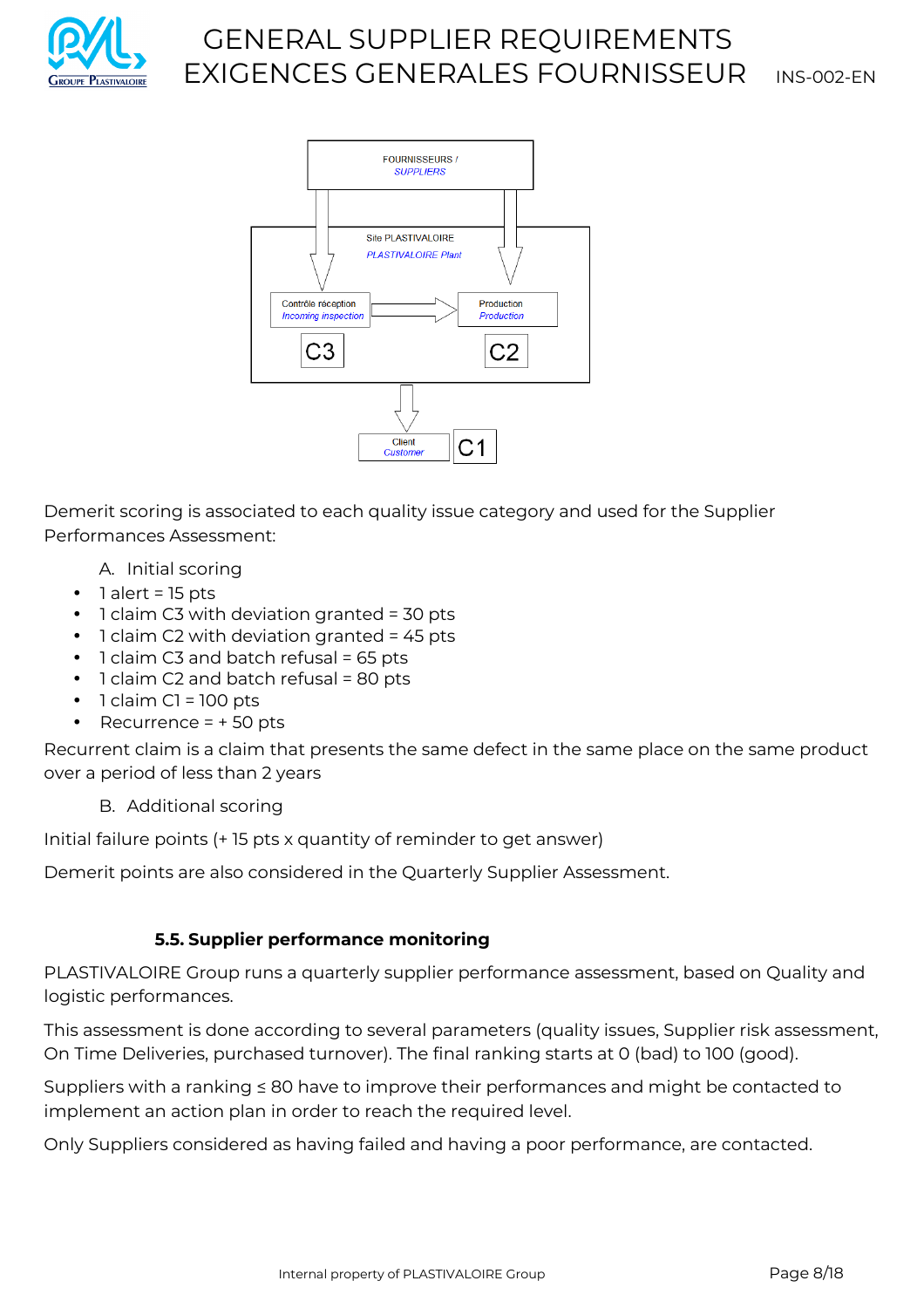

## **5.6. Request for deviation**

All products shipped by the supplier have to meet the specifications. If deviations from this requirement cannot be avoided for a limited quantity or period of time, the supplier may submit a request for deviation to PLASTIVALOIRE plant.

PLASTIVALOIRE plant will then accept or reject the deviation. If the deviation is accepted:

- it will cover only a limited quantity or period of time for a specific defect,
- the supplier will be required to identify all parts sent under that deviation with specific labels marked "accepted under deviation"

The acceptance of any deviation does not affect the supplier's commitments to PLASTIVALOIRE plant.

# **5.7. Audit**

The SUPPLIER will authorize PLASTIVALOIRE Group to carry out audits on the supply, the processes or systems at SUPPLIER's production facilities at a date agreed between the Parties.

Depending on the requests of customers of the PLASTIVALOIRE Group, the supplier may be asked to carry out process audits according to specific standards such as VDA 6.3, LPA, QSB +, CQI-Special Process Assessments (i.e., Plating, Coating, Welding, Heat-Treat, etc....).

Suppliers of aeronautical market will authorize PLASTIVALOIRE Group of being accompanied by his customer or official authorities during the audit.

# **5.8. Quality commitment**

PLASTIVALOIRE Group priority is to satisfy its customers who are massively requiring a zero defect policy.

That is why PLASTIVALOIRE Group requires from its suppliers a 0 ppm (parts per million) commitment.

Any deviation from this requirement must be formally agreed.

Ppm will be calculated on a 3 rolling months base according to following formula :

Number of defective parts X 1 000 000

Number of delivered parts

# **5.9. Continual improvement**

PLASTIVALOIRE Group expects its suppliers to have a continuous performance plan in order to reduce costs. This is a key parameter of the long term relationship with PLASTIVALOIRE Group.

Suppliers shall propose a performance plan to remain competitive while strictly complying with PLASTIVALOIRE Group procedures for all design and process change proposals. See chapter 6.6. Management of changes at the initiative of the Supplier.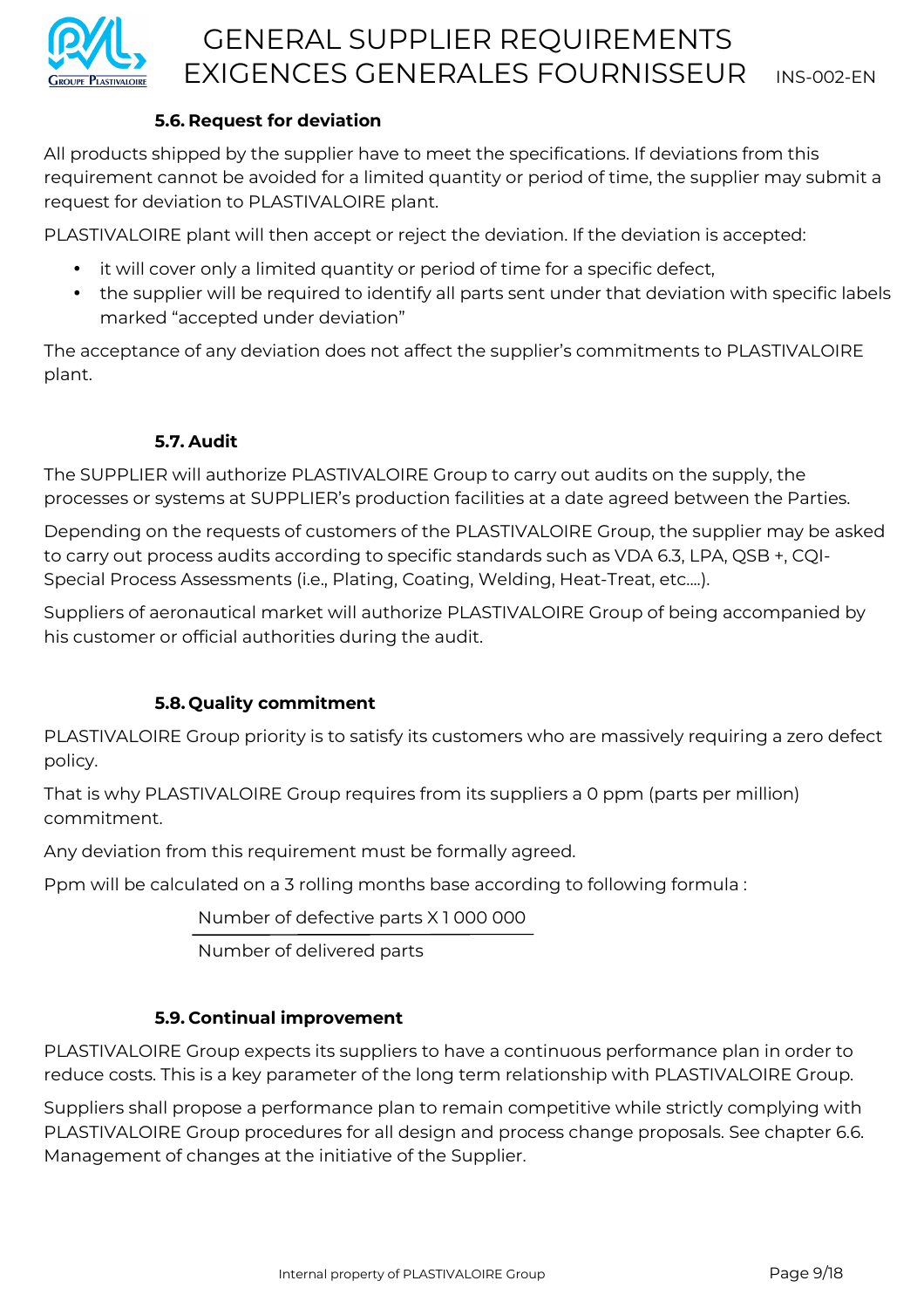

# **5.10. Transfer to delegation of control or Product Quality Assurance (PQA)**

For critical supplies, PLASTIVALOIRE plant can implement an incoming inspection. After 2 consecutive deliveries without quality issues detected at the incoming inspection or at Customer facility, PLASTIVALOIRE local Quality Supplier Department can:

- Stop the incoming inspection process. In this case, the supply switches to delegated control (PQA). Deliveries will be controlled on a yearly basis.
- Keep on proceeding with systematic incoming inspection.

The PQA implementation can be stopped at any time and incoming inspection can be reimplemented once again.

The implementation of PQA is not automatically communicated to the Supplier.

# **5.11.Compliance with customer specific requirements**

Customer Specific Requirements (CSR) are automotive customers requirements that come in addition to those of IATF 16949.

PLASTIVALOIRE Group expects its Supplier's to be familiar as well as to implement our customers' requirements as defined in their "Customer Specific Requirement" publications.

These CSRs are updated regularly and available on the IATF internet web site located here:

https://www.iatfglobaloversight.org/oem-requirements/customer-specific-requirements/

If the Supplier doesn't know who is the final customer or doesn't know the customer specific requirements, it is its responsibility to contact the PLASTIVALOIRE Group project team and/or plant for clarification.

Support can also be provided by PLASTIVALOIRE Group supplier quality department.

# **5.12. Appointment of a safety representative (PSR representative)**

In the event that the supplier delivers a supply for automotive market, he must appoint in its organization a regulatory / safety manager whose missions will be:

- To ensure compliance with the rules for products subject to regulations and / or safety standards
- To Inform and train people about potential risks

In addition, if the supply includes one or more safety characteristics, the supplier must appoint a Product Safety Representative (PSR) in his factory. This PSR will be responsible for the escalation process and the flow of information to the executive management of the Supplier and to PLASTIVALOIRE Group in the event of an issue with the safety characteristic.

Regulatory / Safety characteristics are identified on purchasing specifications and technical documents like drawings and have the following logos:



*Regulatory Characteristic* 





*Safety+Regulatory characteristic*

These characteristics are considered as special characteristics within the meaning of the IATF 16949 standard.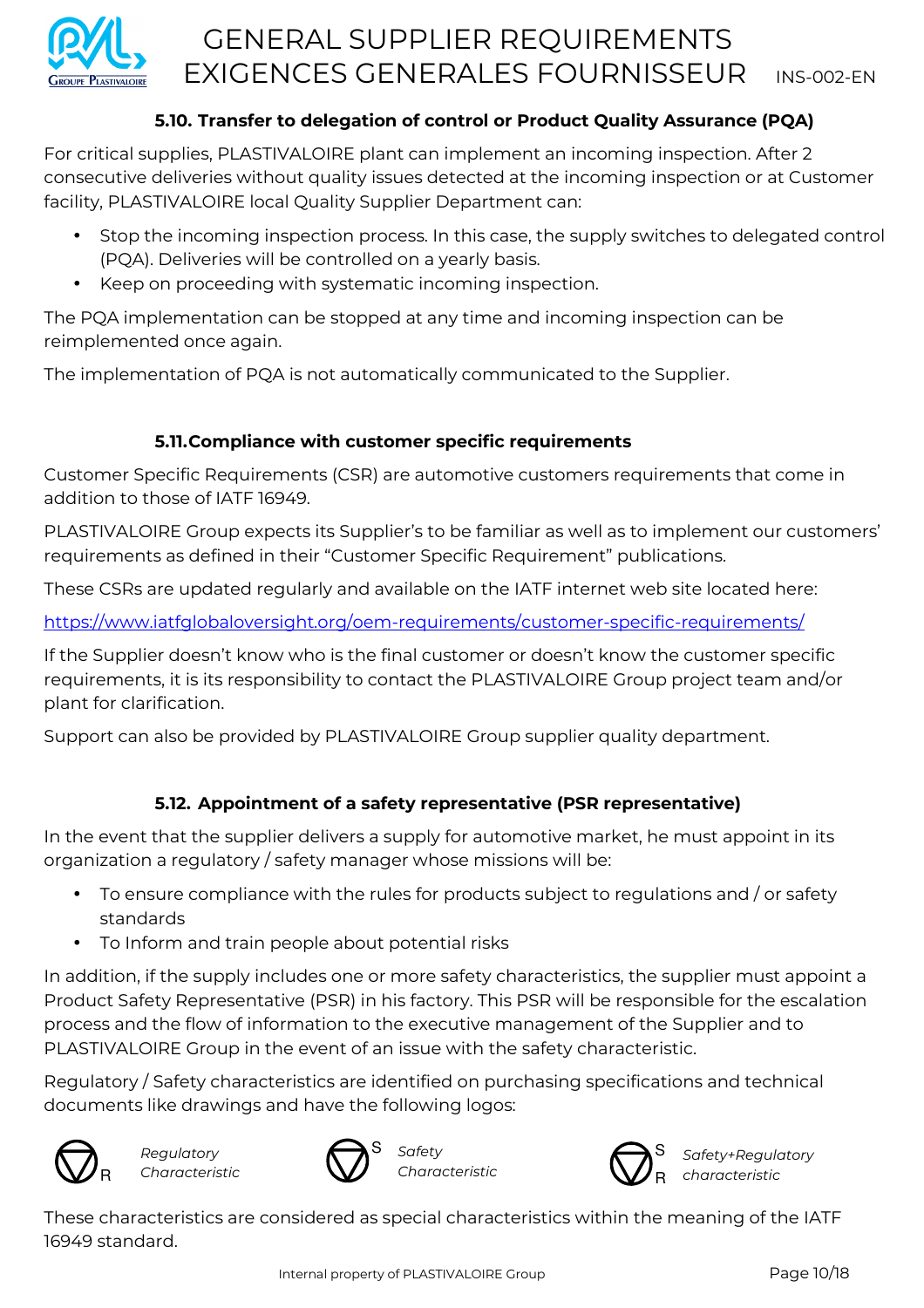

### **6. Product / process development**

#### **6.1. Process of acceptance of an external supply for a new project**

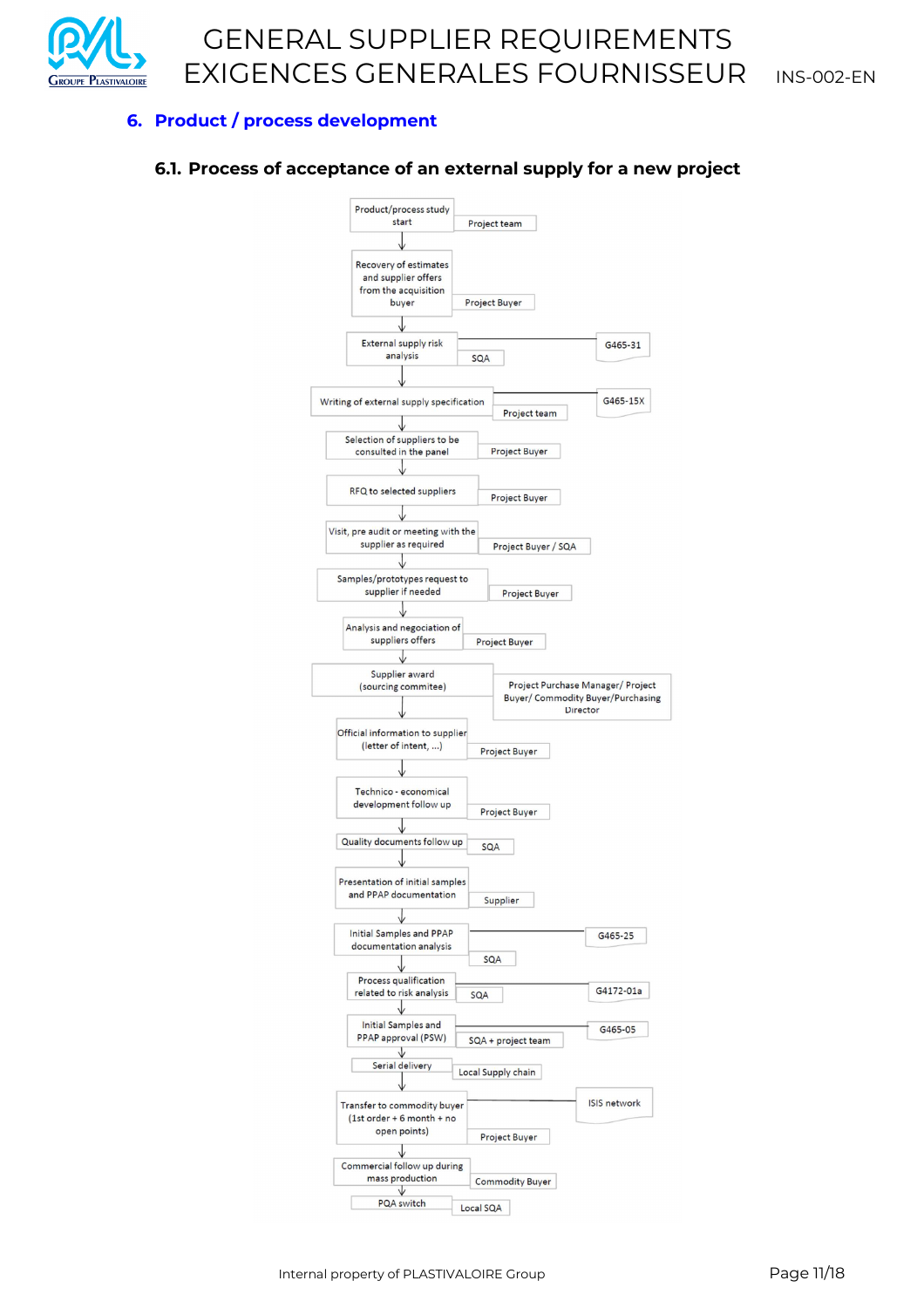

# **6.2. PPAP submission criteria**

The process for approving supplies is detailed in chapter 6.1 of this document.

PLASTIVALOIRE Group requires a full PPAP level 3 submission unless otherwise detailed in the purchasing specification or purchase order.

Particular attention must be paid to the special characteristics identified in the purchasing specifications and drawings. All Special Characteristics listed on the design record shall be statistically monitored to prove capability. Items not meeting the above capability criteria shall be 100% inspected in supplier facility until capability is resolved.

All test results must be conducted by an accredited test facility. An internal laboratory facility shall have a defined scope that includes its capability to perform the required inspection, test or calibration services. This laboratory scope shall be included in the quality management system documentation. The laboratory shall meet the requirements as stated in 7.1.5.3.1 of the IATF standard.

External/commercial/independent laboratory facilities used for inspection, test or calibration services shall have a defined laboratory scope that includes the capability to perform the required inspection, test or calibration, and either accredited to ISO/IEC 17025 or national equivalent or approval designated by the customer. The laboratory shall meet the requirements as stated in 7.1.5.3.2 of the IATF standard.

Tier-2 suppliers are responsible for the PPAP submission and approval of subsequent tier suppliers. At least sub-tier suppliers shall meet the same PPAP requirements as the first tier supplier to PLASTIVALOIRE Group.

# **6.3. Start of production of a new product: probationary period**

For each new product or new process implemented by the Supplier, the Supplier must also implement a Quality Wall (100% control) before delivery to PLASTIVALOIRE Group, during the probationary period. The Quality Wall must follow the rules described on § 5.3. Treatment of nonconformities.

The probationary period duration has to be validated by PLASTIVALOIRE Group.

# **6.4.Annual requalification**

"Continuous compliance" tests must be defined and carried out on the products by the supplier. These tests specified in the external supply specifications must be part of the supplier's control plan and be carried out at least once a year.

The results must be made available to PLASTIVALOIRE Group upon request.

PLASTIVALOIRE Group can plan an audit to ensure that these tests have been done.

# **6.5. Regulatory conformity**

Suppliers are responsible for insuring that all material and processes used in the manufacturing and sale of supplies to PLASTIVALOIRE Group are in compliance with all local requirements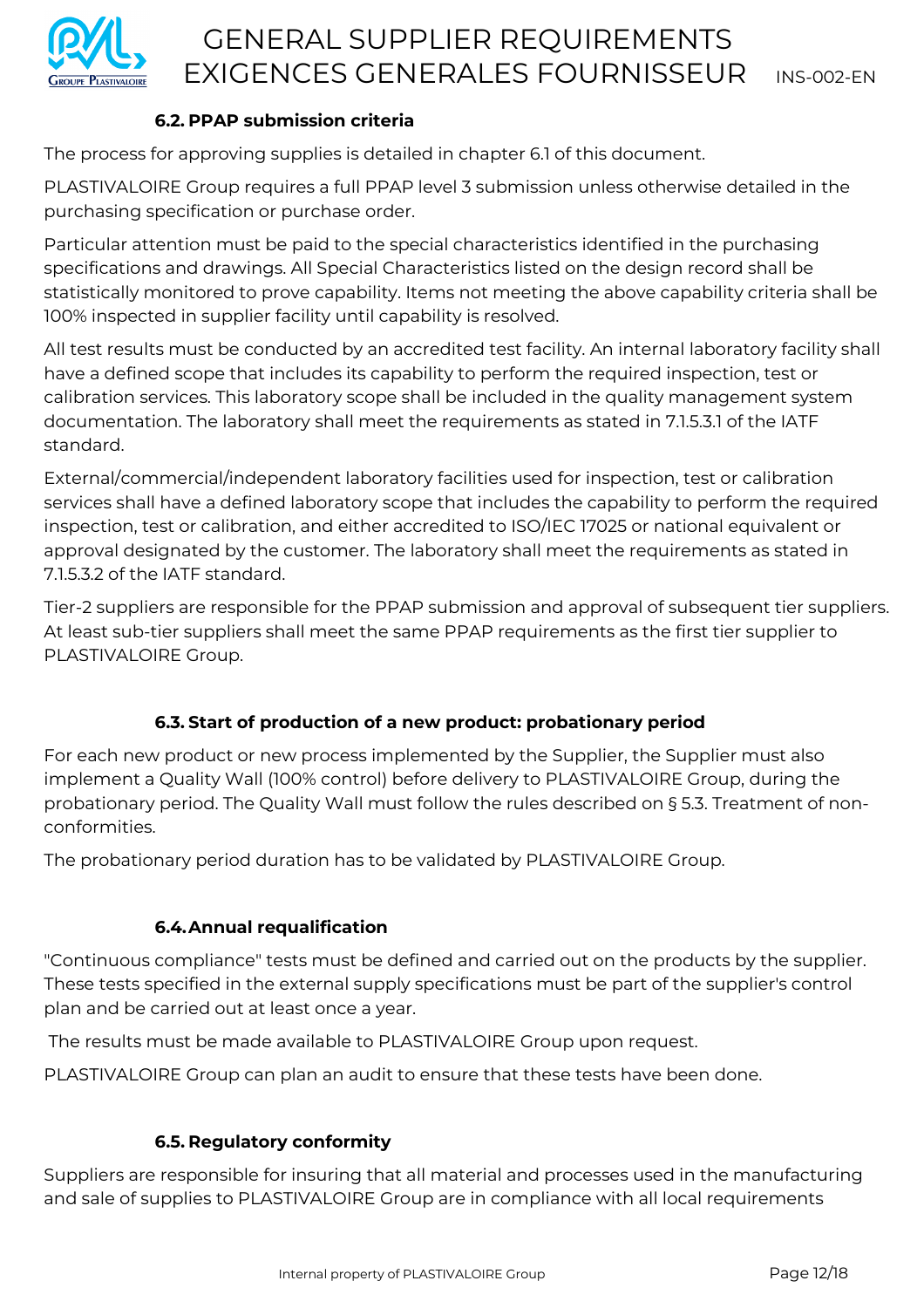

regarding environmental laws and regulations. Compliance with environmental laws and regulations of the country of delivery of the goods is also required.

# **6.6.Management of changes at the initiative of the supplier**

The Supplier must inform PLASTIVALOIRE plant and the Purchasing department (written statement) of any change concerning the process or the product before its implementation. The change can only be implemented after PLASTIVALOIRE plant approval or approved deviation request (written statement).

The change of product or process concerns, but is not limited to:

- Design
- Manufacturing process
- Toolings
- Material
- Location of production
- Software
- Color
- ………

A safety stock must be agreed between PLASTIVALOIRE plant and the Supplier before any change implementation.

The Supplier must initiate the change request soon enough to ensure approval and safety stock process deadlines.

Samples can be required by PLASTIVALOIRE plant for tests and trials in order to check potential impacts on PLASTIVALOIRE plant or on the Customer manufacturing process. Since the change request comes from the Supplier, samples must be provided free of charge.

In the event of a change of raw materials, validation tests must be completed before presentation to PLASTIVALOIRE Group. Likewise, compliance with regulations on prohibited substances (Reach, RoHS, declaration on the IMDS automotive portal, etc.) must be checked beforehand.

If a change request (previously validated by PLASTIVALOIRE Purchasing Department) impacts a supply delivered to several PLASTIVALOIRE plants, each plant must be informed and can require additional tests and trials.

All costs incurred by PLASTIVALOIRE Group and/or its customers will be charged to the Supplier.

# **6.7. Spare parts**

For parts intended to the Automotive market, the Supplier must be able to deliver the supply at least 15 years after vehicle end of serial production (EOL).

# **6.8.Feasibility**

Before accepting a contract, the Supplier must ensure the feasibility of its offer. This includes not only the technical feasibility (manufacturability of the product, within the specifications and with the requested process capacity) but also logistics, planning, cost, capacity etc.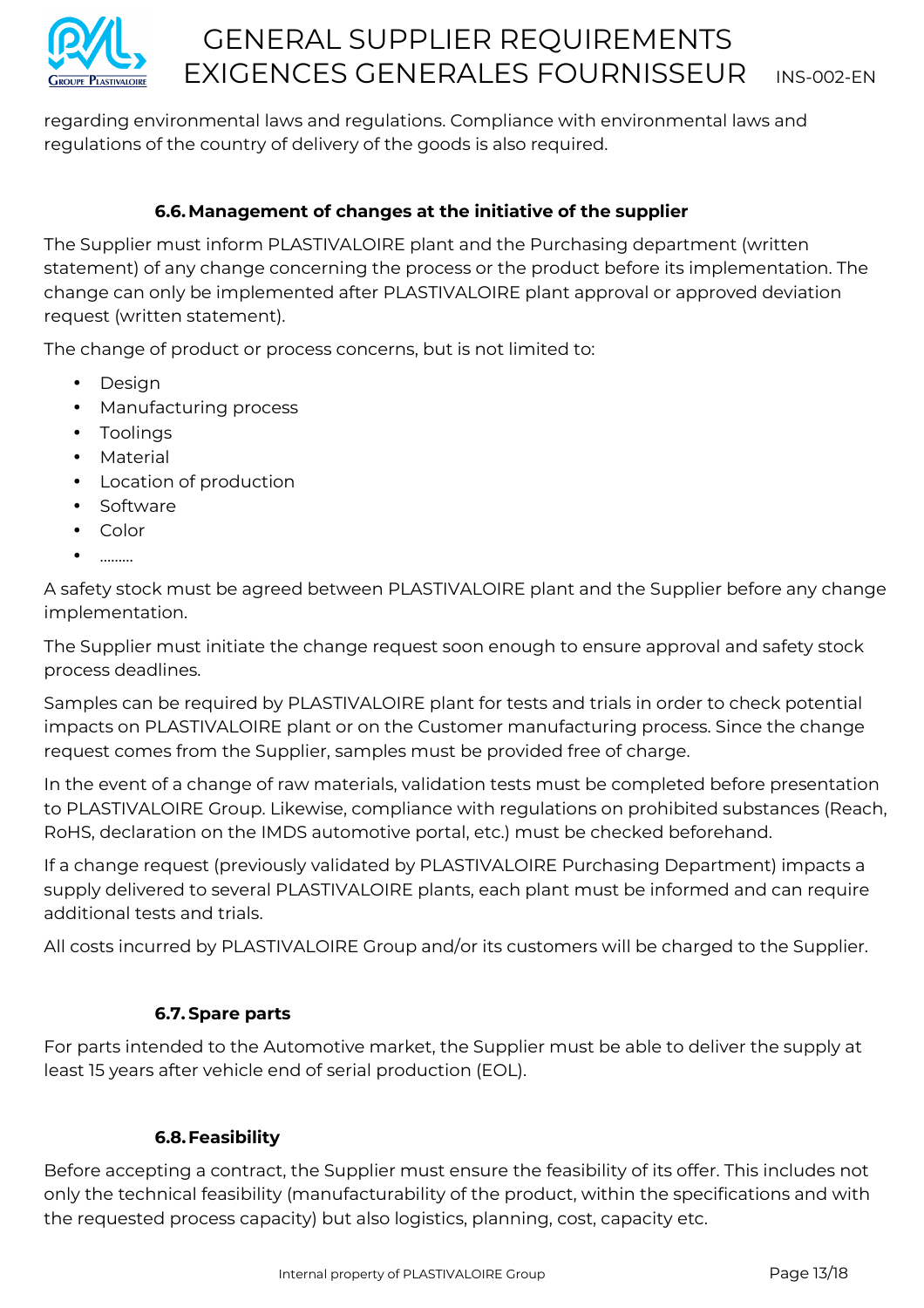

Proof of the feasibility analysis may be requested by PLASTIVALOIRE Group.

The Supplier must implement a capacity of 120% of the need specified during the project phase.

### **7. Supply chain and production**

### **7.1. Devices (tooling, gages, equipments...)**

The Supplier is responsible for maintenance and refurbishment of devices located at the supplier's facility and owned by PLASTIVALOIRE Group.

Such devices can be tooling, gauges, equipments, master plaques, PPAP samples, approved Samples for aesthetical parts (AAR) or boundary samples.

It is up to the supplier to notify PLASTIVALOIRE Group at least 12 months before any device reaches its end of life.

The supplier shall maintain a listing of PLASTIVALOIRE Group devices in its possession and shall submit it to PLASTIVALOIRE Group upon request. These devices must be permanently and clearly marked with the owner name and the part number or similar method which provides traceability to the owner. These devices are to be used solely for the production of PLASTIVALOIRE Group products. The supplier will not destroy, modify, transfer or otherwise dispose of any PLASTIVALOIRE Group devices without the written consent of PLASTIVALOIRE Group. Supplier shall report to PLASTIVALOIRE Group all cases of loss, damage or destruction of PLASTIVALOIRE Group devices located at Supplier's or second-tier Suppliers facilities. If no forecasted needs for these devices, the supplier must take instructions from PLASTIVALOIRE Group before any action.

### **7.2. Logistic performances**

PLASTIVALOIRE Group expectation is to have suppliers able to ensure a 100% delivery service rate in logistics (lead time and quantity).

Logistic performance is part of the Quarterly Supplier Assessment done during mass production phase.

Following criteria are taken into account for calculation of service rate :

Tolerances on delivery date : - 2 days / + 1 day

Tolerances on quantity : ± 10 %

Criteria may change according to purchase commodities.

For each delivered supply, the score is ONE (=100%) if the both above criteria (respect of time and quantity) are met.

If at least one criteria is not met the supplier is out of the tolerances and the score is zero.

Formula (for a defined period) :

Sum of delivered supplies with score 1 x 100

Supplier Service Rate =

Sum of delivered supplies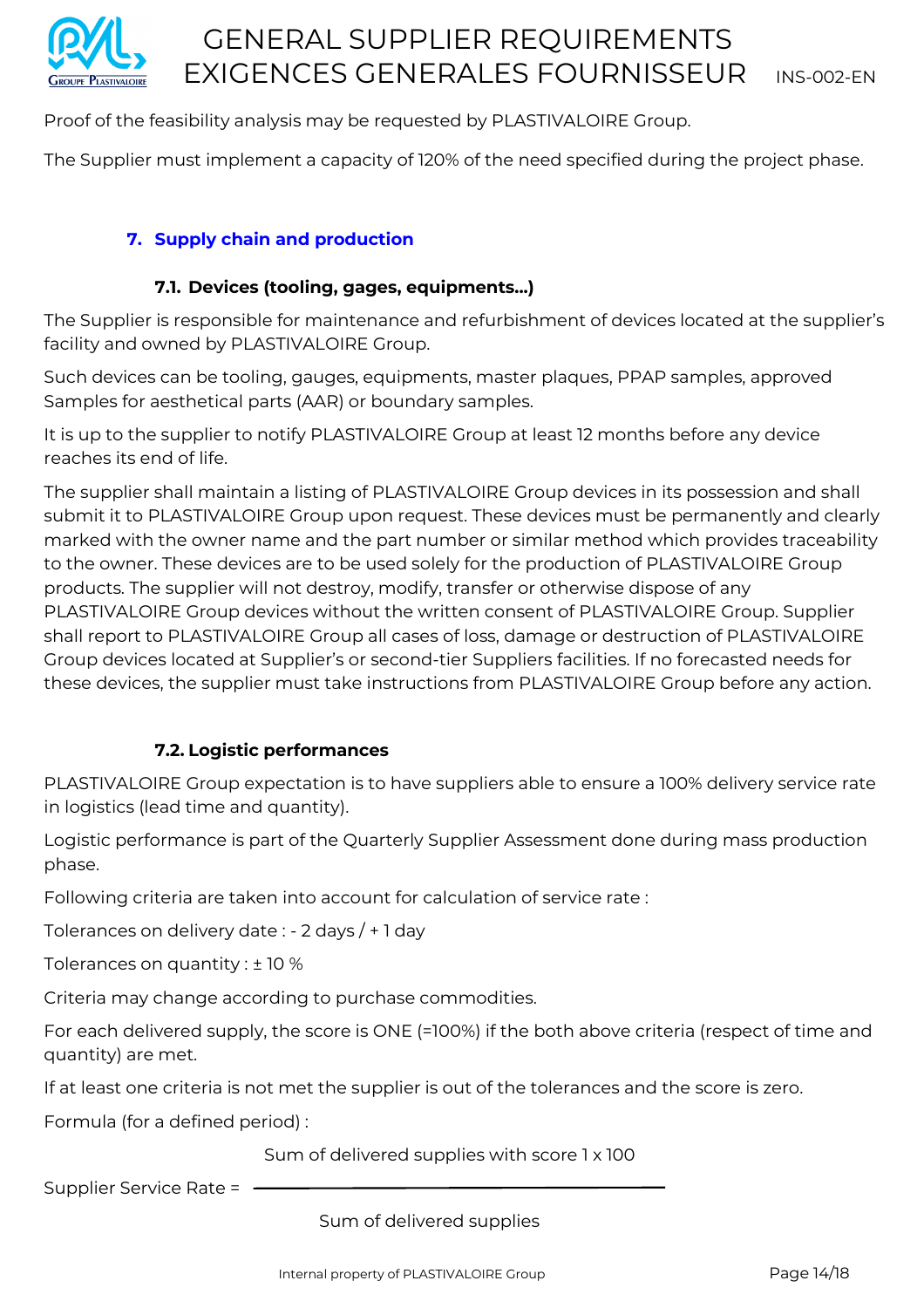

# **7.3. Safety stock**

The safety stock is not a systematic requirement from PLASTIVALOIRE Group but is highly recommended. This safety stock should primarily depend on the Supplier's confidence in its supply chain.

In any case, if any PLASTIVALOIRE Group assembly line is stopped due to a delivery delay for which the Supplier is responsible, PLASTIVALOIRE Group will invoice the overall costs of this disruption. For information, these costs are about 1000 euros / hour.

In addition, if this delivery disruption results in an assembly line stoppage of PLASTIVALOIRE Group's customer, the costs will also be passed on to the supplier. For your information, car manufacturers typically charge 30,000 euros / hour, or 850 euros / car not fully assembled.

# **7.4.Storage and inventory**

The Supplier organization shall use an inventory management system to ensure an optimized use of inventory and ensure stock rotation such as the First In First Out inventory method (FIFO).

# **7.5. Documentation**

The archiving period of the complete documentation and records must be at least 20 years according to the current requirements of our customers.

PLASTIVALOIRE Group has specific documentation requirements regarding chemicals products like plastic resins, masterbatches, paints, inks… Based on test results, realized and recorded during production, a certificate according to EN 10204 3.1 is to be established and sent to PLASTIVALOIRE plants without any additionnal charges.

Depending on the final product, additional documents can be requested, like food contact certificate.

# **7.6. Packaging and labeling**

The supplier must use packaging that guarantees the level of quality of the supply until they it reaches their place of use.

Unless otherwise specified, following requirements must be followed:

- Compliance to 94/62/EC European regulation
- Delivery made with the correct shipping documents (delivery note), indicating PLASTIVALOIRE Group item number, the description of PLASTIVALOIRE Group item, the order number, the quantity, the weight, PLASTIVALOIRE plant delivery address, the name of the Supplier, the address of the Supplier, the batch number and the expiration date if relevant.
- Hazardous material labels
- Marking of each package with the description of PLASTIVALOIRE Group item, PLASTIVALOIRE Group item number, the order number, the quantity, the batch number, the weight, the material and the expiration date if applicable.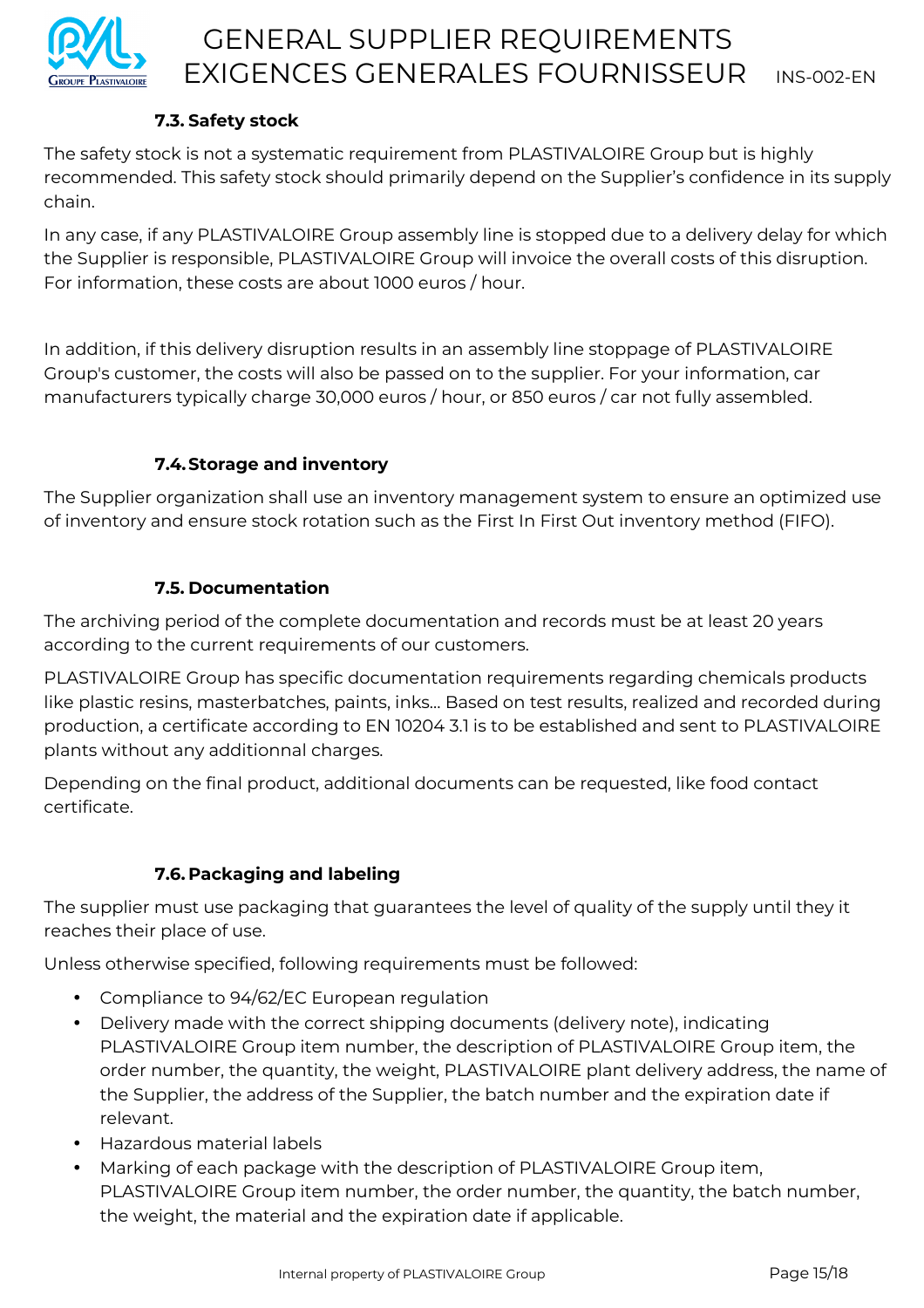

• For products with specific food safety requirements (products with subsequent contact with food), the packaging must be specifically agreed with PLASTIVALOIRE Group in order to minimize the risk of subsequent contamination of the content.

# **7.7. Traceability**

The tracking system of the Supplier shall be able to trace, through systematic records, the entire history of its production process including subcontracted or outsourced services.

In the case of a Supplier of services such as chrome plating, painting, deburring, assembly carried out on parts supplied by PLASTIVALOIRE Group, the Supplier's traceability system must allow it to be traced back to the PLASTIVALOIRE Group production batch.

# **8. Additional requirements**

## **8.1. Supplier communication**

The supplier shall notify PLASTIVALOIRE plant as soon as possible (within 24 hours) in case of any event putting at risk PLASTIVALOIRE Group production (quantity and schedules). Nature of the problem as well as immediate actions implemented to ensure continuity of deliveries to PLASTIVALOIRE Plant will be communicated by the supplier.

PLASTIVALOIRE Group may require suppliers to establish contingency plans to prevent occurrence of such unscheduled events. The contingency plan will include, but not limited to, events like cyber-attack, labor shortages, key equipment failure, natural disaster (earthquake, flood ...), fire…

PLASTIVALOIRE Group reserves the right to check the supplier's contingency plan.

Product volume change requests from PLASTIVALOIRE Group increasing/decreasing volume by 20% over the previously verified capability, shall require confirmation from Supplier management to ensure no interruptions of deliveries to PLASTIVALOIRE Group.

### **8.2. Insurance**

All suppliers shall have one or more insurance contracts guaranteeing the financial consequences of the civil liability that it may incur as a result of a defective product.

# **8.3. Confidentiality**

Suppliers shall have to sign a Non Disclosure Agreement (NDA) in order to protect confidential and proprietary information of PLASTIVALOIRE Group like prices, commercial conditions, drawings, data, equipment, or any other material and/or information.

### **8.4.Contractual documents**

Contractual documents that have potentially to be signed by suppliers are :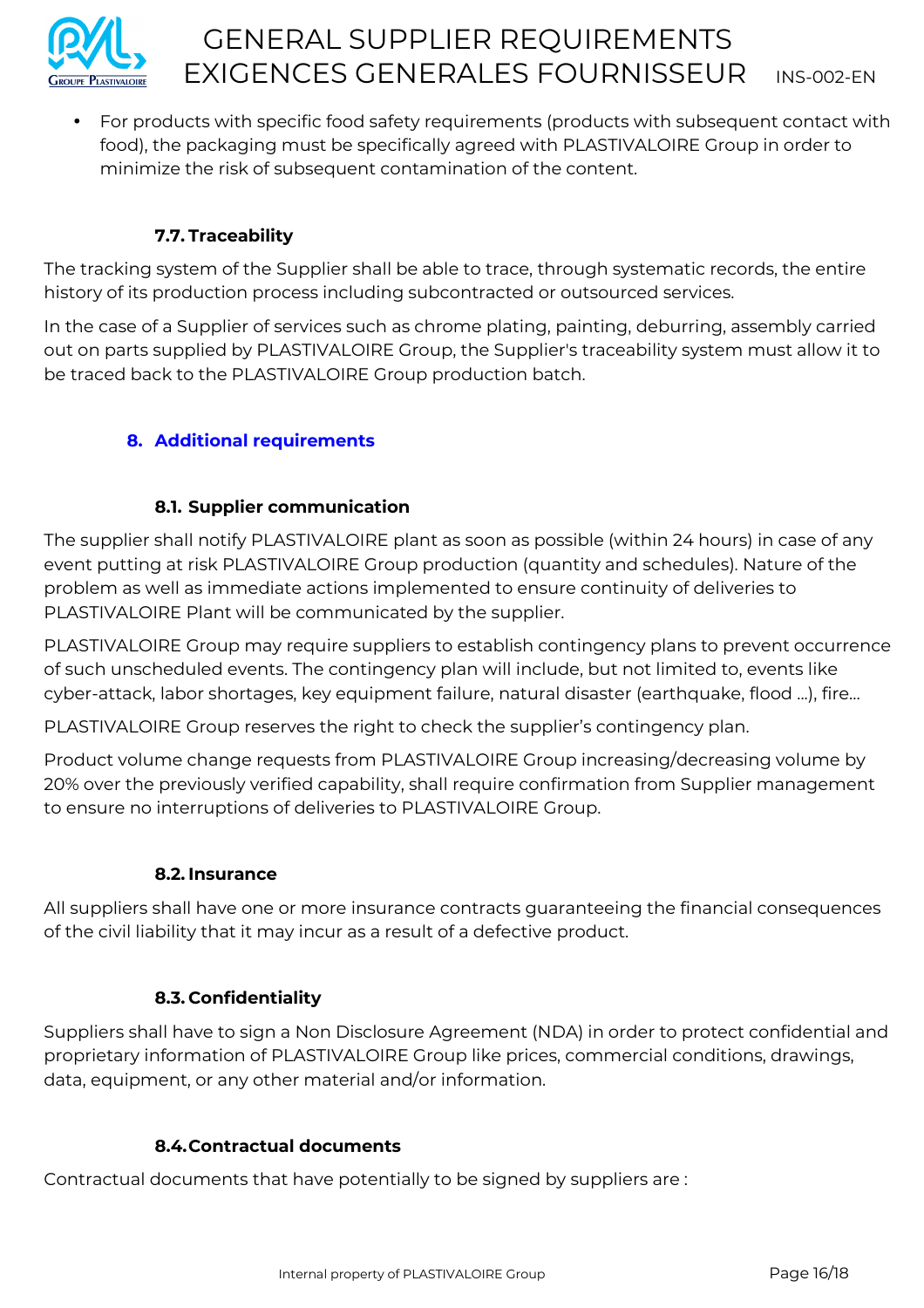

Purchasing agreement, non-disclosure agreement, general conditions of purchase, purchasing specification, tooling purchasing agreement and additional documents depending on contract such as responsibility matrix for directed supply / supplier (RASIC) or logistic protocol.

# **8.5.Warranty of products and services**

The warranty that applies to products delivered by the Supplier will be identical to the one imposed by the customer of PLASTIVALOIRE Group.

The warranty period for products delivered by the supplier will be at least 36 months from the date of their delivery to PLASTIVALOIRE Group.

If the contractual warranty requested by the customer of PLASTIVALOIRE Group is going beyond 36 months after the delivery date, the supplier undertakes to grant the same warranty period to PLASTIVALOIRE Group. This will be specified within the framework of the project concerned.

## **8.6.Data and cybersecurity**

Data protection and cybersecurity are essential for the PLASTIVALOIRE Group.

For these reasons we ask Suppliers to meet our minimum data and cybersecurity requirements. These requirements are available on the PLASTIVALOIRE Group website: https://groupeplastivaloire.com.

# **8.7.Ethics and sustainability requirements**

This chapter is about the social and ethical responsibility of Suppliers of PLASTIVALOIRE Group.

It establishes the requirements for ensuring that working conditions in the supply chain are safe, that workers are treated with respect and dignity and that business operations are led ethically.

Therefore PLASTIVALOIRE Group expects that its suppliers will have appropriate policies, procedures and systems in place, to support the following standards:

- Child labor shall not be used
- Any form of slavery, servitude, forced or compulsory labor is prohibited
- Workers shall be compensated with wages and benefits that are competitive and comply with local laws.
- Workers, without fear of reprisal, intimidation, whistleblowing, discrimination or harassment should be able to communicate openly with management regarding working conditions.
- Compliance with local laws with regard to working hours.
- Absence of corruption, extortion and bribery practices.
- Information relating to the private life of employees must be kept confidential.
- Compliance with laws and regulations governing the protection, and confidentiality of personal data of employees.
- Implementation of a healthy and safe working environment to avoid any risk of accident or illness of its employees, sub-contractors and users of its products.
- Respect of associations including collective bargaining agreements.
- Management of its activity in compliance with laws on competition and implementation of any precautionary measures to avoid any anti-competitive practices such as cartels fixing